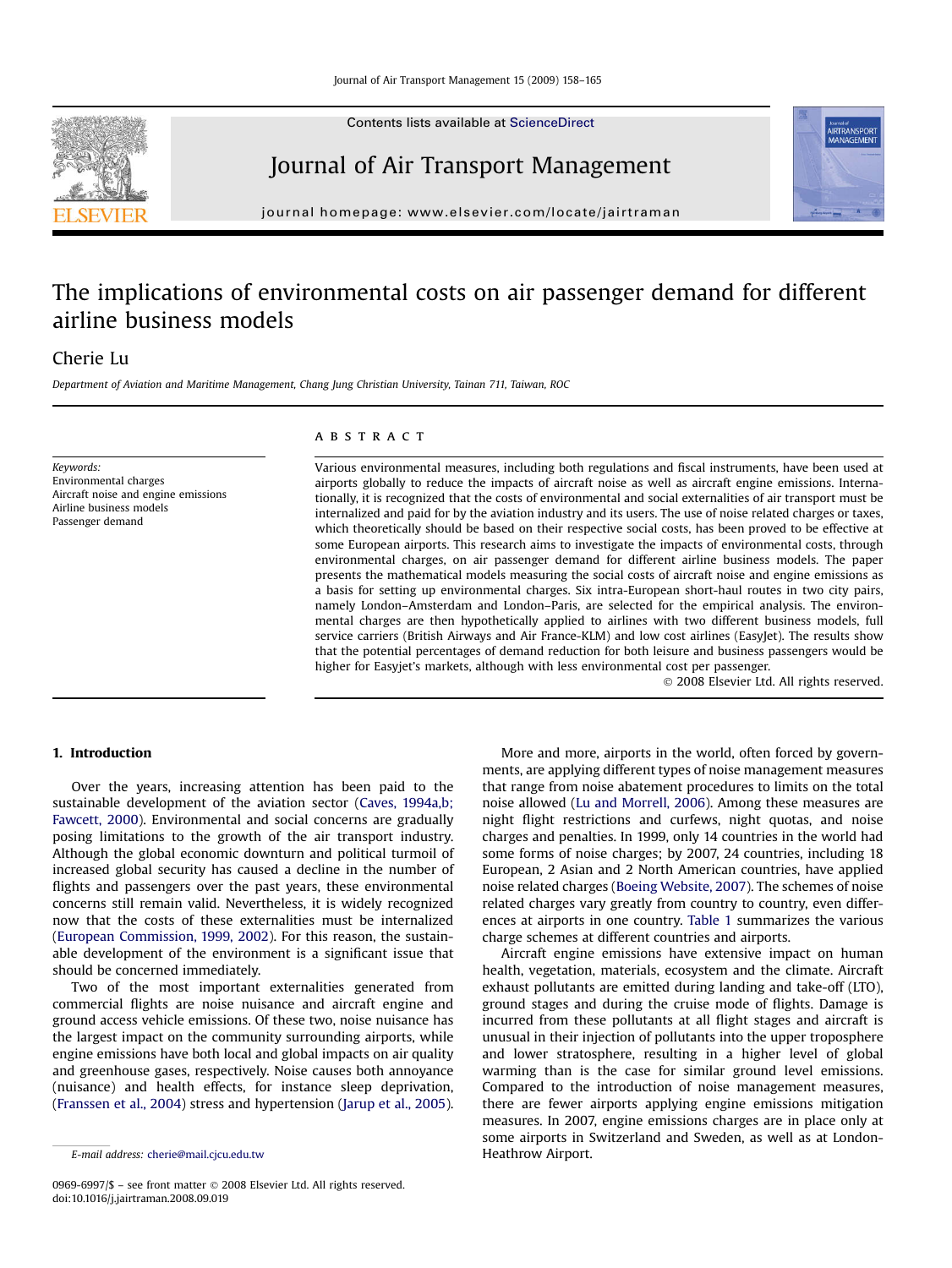#### <span id="page-1-0"></span>Table 1

Comparison of noise related charges at various countries/airports.

| Country               | Airport         | Code        | Landing as a basis |            |                    | Landing fee according<br>to aircraft acoustic<br>categories |                    | Based on<br>noise<br>levels | Aircraft noise<br>categorization | Based on<br>aircraft<br>weight | Charge per<br>passenger |
|-----------------------|-----------------|-------------|--------------------|------------|--------------------|-------------------------------------------------------------|--------------------|-----------------------------|----------------------------------|--------------------------------|-------------------------|
|                       |                 |             | % Increase         | % Discount | Night<br>surcharge | Surcharge                                                   | Night<br>surcharge |                             |                                  |                                |                         |
| Australia             | Sydney          | <b>SYD</b>  |                    |            |                    |                                                             |                    | $\overline{v}$              |                                  |                                |                         |
| Austria               | Vienna          | <b>VIE</b>  |                    |            |                    |                                                             |                    |                             |                                  |                                |                         |
| Belgium               | <b>Brussels</b> | <b>BRU</b>  |                    |            |                    | مما                                                         | مما                |                             |                                  | مما                            |                         |
| Canada                | Toronto         | <b>YYZ</b>  |                    |            | مما                |                                                             |                    |                             |                                  |                                |                         |
| Croatia               | Split           | <b>SPU</b>  | ✔                  |            |                    |                                                             |                    |                             |                                  |                                |                         |
| Cyprus                | Pafos           | PFO         |                    |            | ✔                  |                                                             |                    |                             |                                  |                                |                         |
| Czech Republic        | Prague          | PRG         |                    |            |                    |                                                             |                    |                             | مما                              | مما                            |                         |
| Finland               | Helsinki        | <b>HEL</b>  |                    |            |                    |                                                             |                    | مما                         |                                  |                                |                         |
| France*               | Charles de G.   | CDG         | مما                | مما        | ✔                  |                                                             |                    |                             | مما                              | مما                            |                         |
| Germany               | Frankfurt       | <b>FRA</b>  |                    |            |                    |                                                             |                    |                             | مما                              |                                |                         |
|                       | Munich          | <b>MUC</b>  |                    |            |                    |                                                             |                    |                             | مما                              |                                |                         |
|                       | Dusseldorf      | <b>DUS</b>  |                    |            |                    | مما                                                         | مما                |                             |                                  |                                |                         |
|                       | Hamburg         | <b>HAM</b>  |                    |            |                    |                                                             |                    |                             | مما                              |                                |                         |
| Hungary               | <b>Budapest</b> | <b>BUD</b>  |                    |            |                    |                                                             |                    |                             | مما                              |                                |                         |
| Italy                 | Major airports  |             |                    |            |                    |                                                             |                    |                             | مما                              | مما                            |                         |
| Japan                 | Narita          | <b>NRT</b>  |                    |            |                    | مما                                                         |                    | مما                         |                                  |                                |                         |
|                       | Haneda          | <b>HND</b>  |                    |            |                    |                                                             |                    | مما                         |                                  |                                |                         |
|                       | Osaka           | <b>OSA</b>  |                    |            |                    |                                                             |                    | مما                         |                                  |                                |                         |
| Luxembourg            | Luxembourg      |             |                    |            |                    | مما                                                         | مما                |                             |                                  |                                |                         |
| Netherlands**         | Schiphol        | SPL         | مما                |            | ↙                  |                                                             |                    | مما                         |                                  |                                |                         |
| Norway                | Bodø            | <b>BOO</b>  |                    |            | مما                |                                                             |                    |                             |                                  |                                |                         |
| Poland                | Okecie          | <b>WAW</b>  |                    |            |                    | مما                                                         | مما                |                             |                                  |                                |                         |
| South Korea           | Gimpo           | <b>GMPL</b> | مما                |            |                    |                                                             |                    |                             |                                  |                                |                         |
| Sweden                | Stockholm-Arl.  | <b>ARN</b>  |                    |            |                    |                                                             |                    | ✔                           |                                  |                                |                         |
| Switzerland           | Zurich          | <b>ZRH</b>  |                    |            |                    |                                                             |                    |                             | مما                              |                                |                         |
| Taiwan                | 11 airports     |             |                    |            |                    |                                                             |                    | مما                         |                                  | مما                            |                         |
| <b>United Kingdom</b> | London-Heathrow | LHR         |                    |            |                    | مما                                                         | $\overline{v}$     |                             |                                  |                                |                         |
|                       | London-Gatwick  | <b>LGW</b>  |                    |            |                    | $\overline{v}$                                              |                    |                             |                                  |                                |                         |
| <b>USA</b>            | Palm Beach      |             |                    |            |                    |                                                             |                    |                             | مما                              |                                |                         |

Note: \* In addition to the landing fee related to aircraft acoustic categories, the noise tax is also applied at 10 French airports.

\*\* In addition to the landing fee related to aircraft acoustic categories, the Dutch Governmental Noise Charge is applied.

For governments and airports, environmental charges are seen as one of the most effective ways in mitigating the impacts from aircraft operations. However, the subsequent impacts of charges on airline costs, air fares, and passenger demand should be investigated before applying. Hence, the implications of various environmental charge scenarios on different kinds of airline business models and passenger demand are then discussed and measured in this study.

This paper has chosen two European city pairs, which have flight services both from full service carriers and low cost carriers. The analysis focuses on the potential passenger demand reduction for these two types of airline business models, if environmental charges are added to air fares. However, the extent to which airlines might adapt their pricing strategies will not be explored.

The next section presents the mathematical models and the evaluation techniques used for estimating the environmental costs of flights, and the review of passenger demand elasticities. This is then followed by the results of the modeling and case studies, concluding with their implications for airlines and policy makers.

#### 2. The approach

## 2.1. Noise social cost model

The hedonic price method (HPM) is the most commonly used technique for estimating noise damage costs ([Morrell and Lu,](#page--1-0) [2007\)](#page--1-0). This method extracts the implicit prices of certain characteristics that determine property values, such as location, attributes of the neighbourhood and environmental quality. By applying the HPM, the annual total noise social cost  $C_n$  could be derived from the following formula:

$$
C_n = \sum_i I_{NDI} P_v (N_{ai} - N_0) H_i
$$
\n(1)

where  $I_{NDI}$  is the noise depreciation index expressed as a percentage;  $P_v$  is the annual average house rent in the vicinity of the airport; and therefore,  $I_{ND}P_v$  is the annual noise social cost per residence per dB(A). The noise level above the ambient level is  $(N_{\rm ai}-N_0)$ , where  $N_{\rm ai}$  is the average noise for the ith section of the noise contour;  $N_0$  is the background noise or the ambient noise. This is finally multiplied by  $H<sub>i</sub>$ , the number of residences within the ith zone of the noise contour.

The annual house rent  $P_v$  could be converted from the average house value in the vicinity of the airport, P, by the following capital

| Table 2 |                                         |  |
|---------|-----------------------------------------|--|
|         | Social costs of each exhaust pollutant. |  |

| Pollutant       | Average $(2005 \text{ euros/kg})^*$ | Rural          | Urban        |  |
|-----------------|-------------------------------------|----------------|--------------|--|
| HC              | 4.5                                 | $2.8 - 5.2$    | $2.8 - 9.0$  |  |
| CO              | 0.1                                 | $0.02 - 0.20$  |              |  |
| NO <sub>x</sub> | 10.1                                | $4.2 - 13.3$   | $7.2 - 25.3$ |  |
| <b>PM</b>       | 167.8                               | $18.2 - 202.0$ | 85.5-2,005.0 |  |
| SO <sub>2</sub> | 6.8                                 | $3.2 - 8.8$    | $3.5 - 52.0$ |  |
| CO <sub>2</sub> | $0.03**$                            | $0.01 - 0.04$  |              |  |

Source: [Pearce and Pearce \(2000\), Dings et al. \(2003\),](#page--1-0) and [Lu and Morrell \(2006\).](#page--1-0) Note: \* The figures are inflated to 2005 values by applying the euro area inflation rates.

\*\* The figure of 0.038, used in the calculation, has been rounded to two decimal places